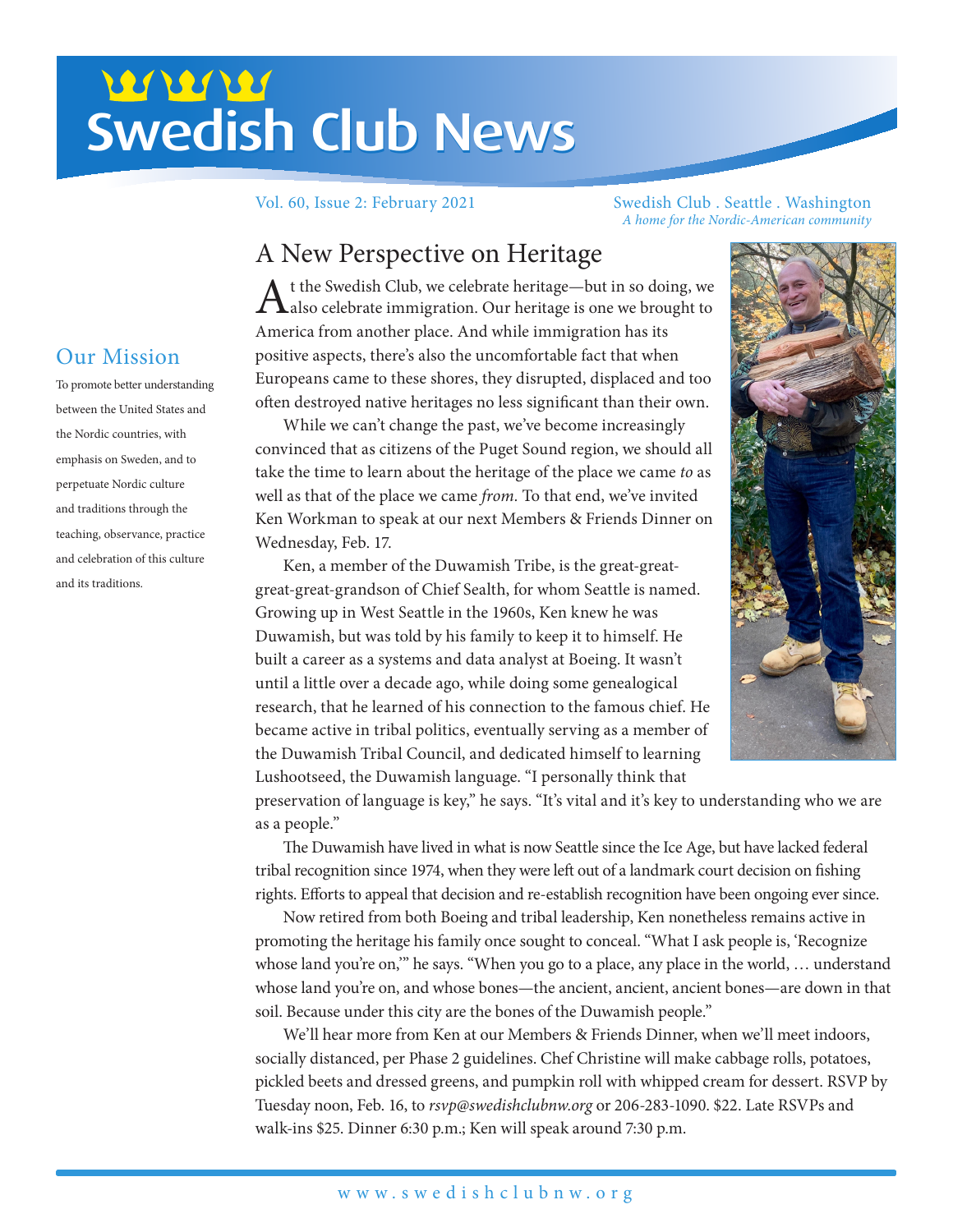#### Swedish Club

1920 Dexter Avenue North Seattle, WA 98109

206-283-1090 Club Business 206-283-1078 Rentals 206-283-2970 FAX

*info@swedishclubnw.org rentals@swedishclubnw.org rsvp@swedishclubnw.org www.swedishclubnw.org*

**Office Hours** Monday–Friday, 10 a.m.–5 p.m. Hours may be restricted due to COVID-19.

#### **Board of Directors**

President Gary Sund<br>Vice President Langdon N Langdon Miller Secretary Mary Emerson Treasurer Larry Omdal Directors: Janice Bogren, Dave Enfield, Kris Johansson, Martin Johansson, Ib Odderson, Judith Peterick, Vi Reno, Dale Roberts, Neil Snyder, Ken Walkky

**Swedish Club Foundation** President Marta Schee

Trustees Richard Billingham, Bob Blair, Kirsten Roth

#### **Club Operations**

| Executive Director Kristine Leander |                |
|-------------------------------------|----------------|
| Dir. of Operations Malin Jonsson    |                |
| Staff Accountant Toenette Hayes     |                |
| Facilities Coord. Chris Sisco       |                |
| Event Manager Greta Englund         |                |
|                                     | Admin. Maggie  |
|                                     | Hawthorne Kaye |

**Nominating Committee Chair** Jan Sullivan

> **Club Historian** Aina Oscarsson

#### **Swedish Club Guild**

| Vice President  | Carol Graves       |
|-----------------|--------------------|
| Secretary       | Jan Sullivan       |
| Treasurer       | Judy Nilsen Cooper |
| Parliamentarian | Jean Wirch         |

**Swedish Singers of Seattle** *swedishsingersseattle@gmail.com swedishsingersofseattle.org*

*Swedish Club News* **Editor:** Kristine Leander **Copy Editor:** Martin Stillion

*Swedish Club News* (USPS 533-750) is published monthly as part of yearly membership dues at \$20 per person, per year, by the Swedish Club, 1920 Dexter Ave. N., Seattle, WA 98109-2795. Telephone is 206-283-1090. Periodicals postage paid at Seattle, Washington. Postmaster: send address changes to *Swedish Club News*, 1920 Dexter Ave. N., Seattle, WA 98109-2795.

**Deadline for material for the next issue is Feb. 15.** Bring articles into the office or fax to 206-283-2970. You may also e-mail articles to *kristine@swedishclubnw.org.*

# Club Notes

**M**  $\overline{I}$  e first heard about COVID-19 a year ago, toward the end of February. Our Great Finds Sale was poorly attended, and we chalked it up to the "novel coronavirus" that was just starting to spread in King County. Only a few cases had been reported, but everyone was a bit on edge.

And then, suddenly, by the middle of March, everything was shut down. It's

been a tough year since then, as we experimented with programs, meals and entertainment within the restrictions imposed by the state. Nearly every couple of months has meant pivoting to a new routine for us: no dining indoors at all, then dining at 25 percent capacity, then takeout only. We Zoomed in-house entertainment from one floor to another, and that transitioned to entertainment only

outdoors with masks or behind a screen. We even had *lutfisk* in a tent, but then the rules changed again and we could offer only takeout. (As of Feb. 1 this year, we can go back to 25 percent capacity, but plans are evolving—see *swedishclubnw. org* for the latest updates.)

Our members were the bright spot in this experience, as they supported us with their donations and dinner pickups, their compliments and kudos. Even though member households have decreased by around 20 percent, fundraising has gone up—and not just by a little bit. Substantially. The number of donors has doubled over previous years, and so has the total of their gifts.

Another bright spot is that between having no events and no visitors to the Club, and receiving donations from the

Swedish Club Foundation plus PPP funds to pay for staff hours, we have refreshed the Club with new paint, new floors and a total sprucing up of the pancake kitchen. Pancake volunteers will love it, and members will notice the improvements at the Club when you are finally able to visit.

Here we are now a year later with a new national government, effective

I believe we have learned the lesson of connection and kindness. ... In a sense, we are all roommates to each other in the community, and decency has made a comeback.

vaccines (although much of the distribution remains to be worked out) and approaching liftoff to a post-pandemic world. It feels like a reset. What does it mean for our members, our Club and the community? What have we learned and what will be our new normal?

I don't know about you, but I believe we have learned the lesson of connection and kindness. Maybe one silver lining to the

pandemic is that we are just a little more careful of our relationships. In a sense, we are all roommates to each other in the community, and decency has made a comeback. I hope that every member has done something specific to make life a little easier or better for a neighbor or a stranger.

Here are a few stories from our members:

• A couple of months ago we asked a team of our volunteers to call members confined to retirement homes. When one member heard about this—even though she wasn't one of those volunteers—she decided to do us one better and take a day to actually visit Club members in their retirement homes. Of course, it was mostly waving through windows, but it was a cheery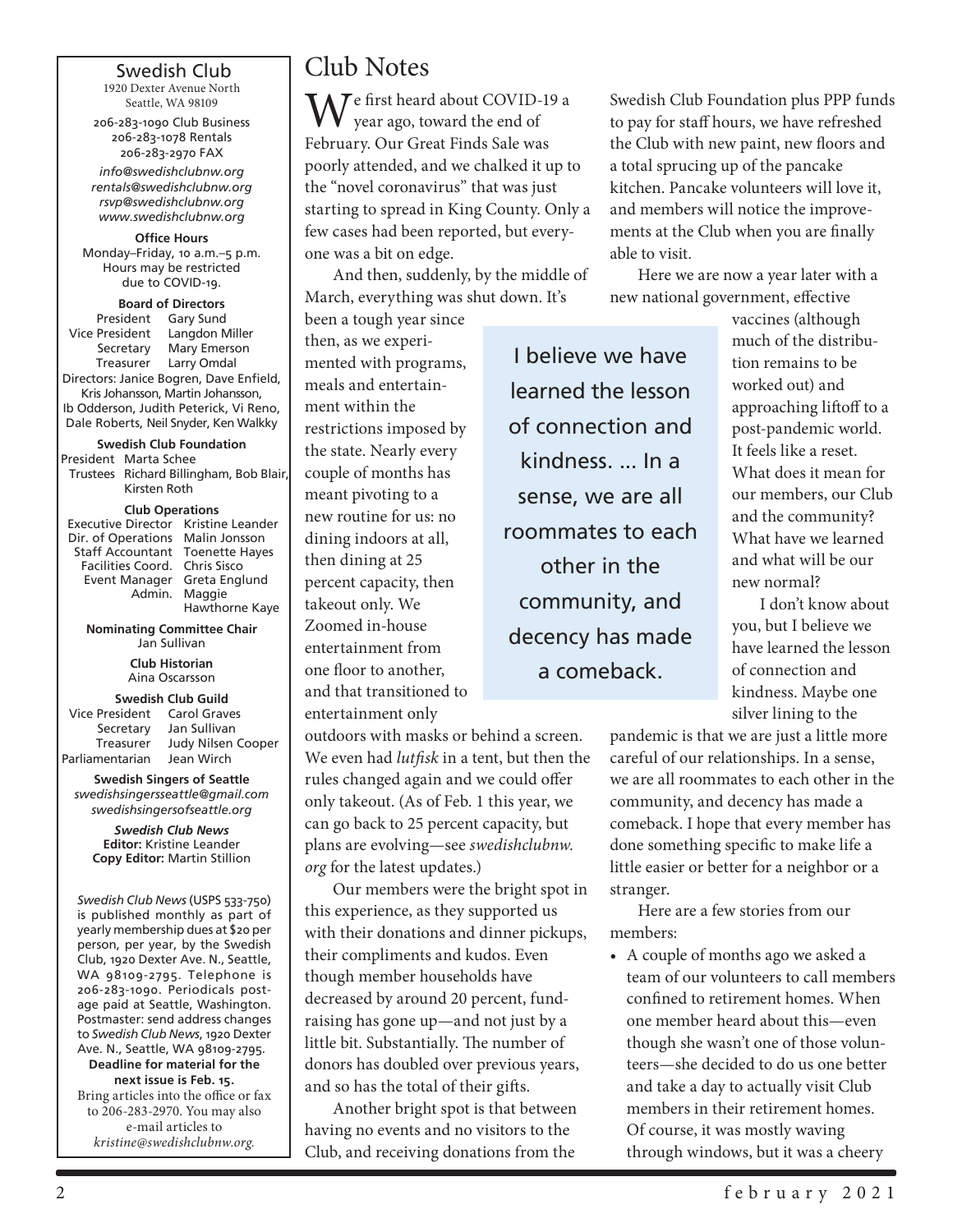reminder that someone cared.

- A quarantined couple began making meals one evening a week for residents of Compass Housing who were cut off from previous free lunch meals.
- Another member has organized weekly urban hikes—rain or shine for masked-up friends eager to get together but wanting to do it safely.
- • One member has a 97-year-old neighbor with bad eyesight. Due to the quarantine, the neighbor can't get out, so the Club member bought her a CD player and an audiobook she was interested in.
- • One retired couple with health care backgrounds are helping neighbors get vaccination appointments and then driving those who need a ride.
- Another member reported she has doubled her usual donation to the food bank in her neighborhood.
- • Of all the stories I've heard, perhaps

# President's Message

Local Scandinavian shops and<br>
restaurants have been good friends to the Swedish Club, and they help to sustain Nordic traditions. It's worthwhile to mention them frequently during the pandemic—they could always use your support.

One such place is the delightful **Byen Bakeri** in lower Queen Anne at 15 Nickerson St. In addition to cakes and other sweets, this shop offers fresh Scandinavian breads along with coffee and sandwiches. Pickup, delivery and in-store shopping are available. Most of what you'll find is Scandinavian, but I did spot a lovely *bûche de Noël*—a French Christmas delicacy—there in December. Beware—bakeries can be habit forming, and you may find yourself changing your daily routine just to have an excuse to drop by. Or you can shop online at *www.byenbakeri.com* or call 206-218-1000.

this is the most impactful. A Swedish Club member who lives in Skagit Valley knew she didn't need her stimulus check, so when the first one came, she donated it to her favorite charities. When the second one came, she wanted to give it to a person instead of an organization. She remembered that her extended family occasionally employs undocumented workers for farm work. She and her cousin drove to the home of one of those workers, and she presented him with the check. After he understood what it was, he wept.

Be open to old ideas. Kindness, decency, connection to our neighbors, whoever they are. Here's hoping it's the new normal.

Kristine Leander, Executive Director *kristine@swedishclubnw.org*

Everyone has a favorite holiday treat. One of ours is a Christmas *stollen.* It was over a month ago, but I still remember the powdered sugar down the front of my shirt every morning and the heavenly taste of this delightful fruit-studded bread. It was a gift from my son's family—mostly because they love us, but also because Erik would feel guilty about having one for himself while letting us go without.

Whether you believe it's of Swedish or German origin (I know most Scandinavians make it and love it), the *stollen* came from **Larsen's Bakery,** 8000 24th Ave. NW, which is definitely Danish. Larsen's has been in Ballard since 1974, and offers traditional goodies like *lefse, kringle* and *kransekage.* Erik ordered online and had the *stollen* delivered, but you can also call for a pickup order or visit the shop (with masks and social distancing, of course). Call 206-782-8285 or check *www.larsensbakery.com.*

## SC Announces

*News about, or in the interest of our members...*

The Swedish Club announces 1,199 member households, including 92 Lifetime members and 118 Social members. Our members' names appear in **boldface** in *Swedish Club News.*

#### **Corporate Members**

DSC Capital, LLC Magnolia Physical Therapy Nelson Boyd Attorneys Skål Beer Hall Vasa Park

> Due to privacy concerns, the names of new members are redacted from the online edition of *Swedish Club News.*

#### **Standing Committee Mtgs. Building & Property:** Usu. 4th Wed. (Feb. 24), 5:30 p.m. Contact Kristine for Zoom link.

**Finance:** Usu. Wed. before Board mtg. (Feb. 24), 4 p.m. Contact Kristine for Zoom link.

**Board:** 1st Wed. (Feb. 3), 6 p.m. Blue card members welcome by Zoom; contact Kristine for link.

**New address?** Send your address changes or corrections to Swedish Club, Attn.: Address Change, 1920 Dexter Ave. N., Seattle, WA 98109.

Or you can e-mail to *info@swedishclubnw.org.*

Let us know if we left out your information by mistake.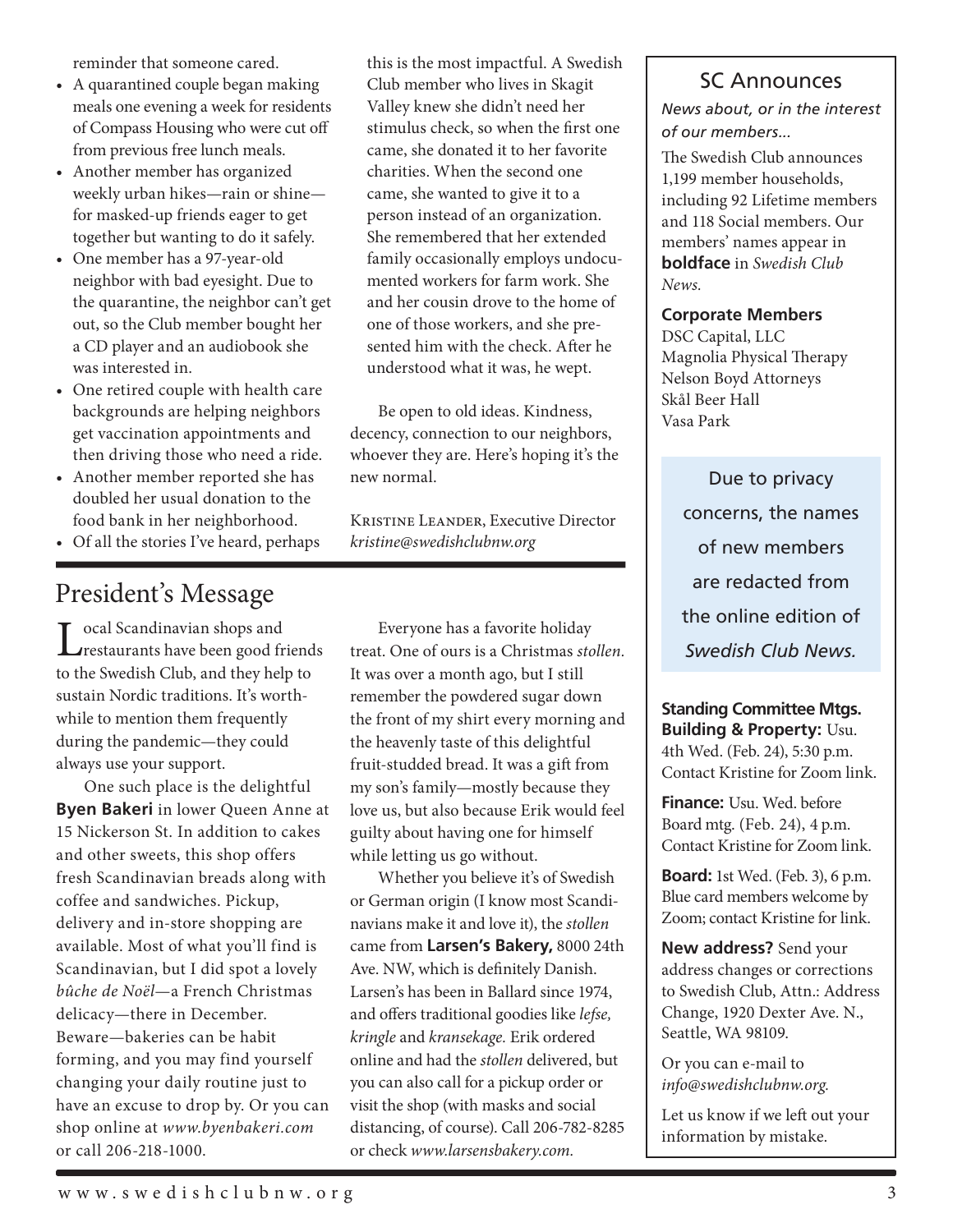**Scandinavian Specialties** has been providing food and merchandise to the Northwest since 1962. We did some of our online Christmas shopping there this year. Go to *scanspecialties.com* or call 206-784-7020 for shipping or curbside pickup, or visit the shop in person at 6719 15th Ave. NW in Ballard.

**Skål Beer Hall** in Ballard has set up a covered pergola, fire pits and heaters for outdoor dining. Takeout is also available, and indoor seating at 25 percent capacity may be allowed after Feb. 1. Located at 5429 Ballard Ave. NW, Skål serves up favorites like popcorn cod, roast lamb ribs, grilled *gjetost* sandwiches and Nordic sausages, along with drinks such as mead, cider and Nordic-inspired beer and wine. Visit *skalballard.com* or cal 206-829-9615.

Stay healthy,

GARY SUND *garysund@ymail.com*

# Comfort Food…on Wheels!

 $M$  Then you hear the phrase "comfort food," what's the  $\mathbf V$  first thing you think of? If you're a Washingtonian, the answer might just be Swedish pancakes.

Bloggers at e-conolight, a maker of LED light bulbs and fixtures, evidently got a little bored with blogging about their product, and decided to investigate what people might be eating while sheltering at home under the energy-saving LED light fixtures in their dining rooms. They started by

compiling a list of more than 100 comfort foods; then they checked Google Trends data for each state in the Union to see which recipes—main dish, side dish and dessert people were searching for most often. When they reported their findings *(www.e-conolight.com/blog/ post/top-comfort-food-recipes),*



several states came back with predictable results like grilled cheese and fried chicken. But the number one dish in Minnesota was Swedish meatballs—and here in Washington, we learned that our fellow citizens are yearning above all for Swedish pancakes.

This report somehow became national news—it was picked up by Apple News and Huffington Post, among others—and when we heard it, we were of course pleased… but not at all surprised. After all, the Swedish presence is strong in our state, and the Club's famous Swedish pancake

# Can't Tell You What We Don't Know!

Uur members ask us when we're going to open up, when we'll offer Swedish pancakes in Stockholm Hall again and when we'll hold ABBA Night 2021. Well, like everyone else, we're waiting until the governor tells us these activities are OK. Unrestricted events will have to wait for Phase 4, and as of Feb. 1, King County has just entered Phase 2. Once we have firm dates, we'll be more than happy to announce them. Trust us on that! We'll let you know.

Another question we've been asked is if we can stream our films on our website so members could watch from home. We're sorry—we are licensed to show them in the building, but not to stream them out to you. Now that we're in Phase 2, our February film series will screen in our dining hall, with seating at 25 percent capacity, Friday evenings at 5:30 p.m.

breakfasts have been on hiatus for almost a year. No wonder people are craving them!

Well, we can no longer in good conscience continue to deprive Washingtonians of their number one comfort food. On Sunday, Feb. 7, the Club will bring back our Swedish pancakes—but we're offering them to go. We've served pancakes to hundreds of people in our Stockholm Hall on the first Sunday of the month for perhaps 25 years, and we're

old hands at it. But this will be the first time we've served them as a takeout meal. Think of it as an experiment to see if this is a viable way to satiate your comfort food cravings during the pandemic. The cost is \$11 each (no kids' plates) for pancakes, ham, lingonberries and whipped cream. It's all *prepaid only,* from 9 a.m.

until 12 noon. Visit *swedishclubnw.org* to pick your time slot, or call the Club to pay by credit card. Beverages are extra, and you can pay for them on site when you pick up your pancakes. We'll have live musicians to entertain you while you wait.

And, as long as you're coming, donate to our pop-up food drive! Bring an item of canned or other unperishable food, suitable to give to a local food bank, and you'll receive \$1 in Viking Bucks to be spent at the Club for future meals, drinks, membership payments, etc. See you there!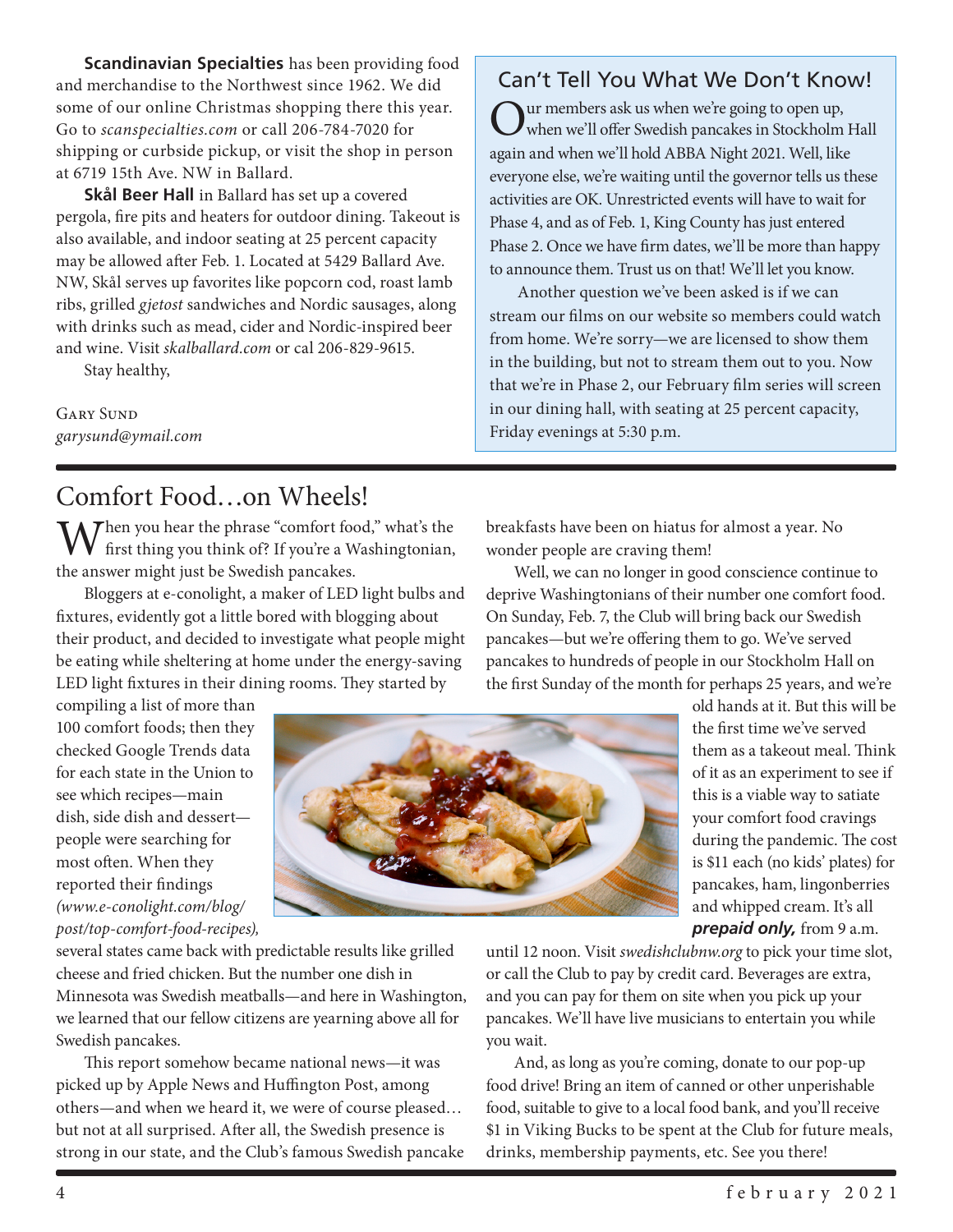# Well Done, Donors!

Thank you to the following individuals who have donated to the Swedish Club. Once again, our members' generosity amazes us. Thank you wholeheartedly!

#### **General Fund**

Robert E. Bergstrom Kendra Bergstrom Donn & Gerilyn Bodine Ingvar Carlson Nancy Carrs Roach Jeffrey Cook Christine DeBoer Mary Emerson Stefan Enriquez Anita Fjortoft Joanne Foster Michael Francisco Nancy M. Fulton Maria Galvao & Larry Wilson Carl A. Granquist Russell Heglund Ingrid Hunnewell Christine Ingebritsen Richard & J udith Isaacson Kurt & Perdis Jacobsen Jane Isakson Lea Foundation Kenneth & Monica Johansson Bruce Johnson Diane Johnson Steven Jones

Linda Kaldestad Jean Kincaid Karen Koon Myron & Susan Krueger Leanne & Paul Larkin Jill Larson Donald Loeb Sharon Lucas Janet & Paul MacGregor Emily McGough Kristi Nelson Lee Carolina Nilsson & Bill Sanders Ib Odderson Mark Olsoe Elaine Packard Erik & Ingrid Pearson Georg & Nina Pedersen Dean Pedersen Louise Pihl Gary Ramstad Sonja Richter Thomas Roach Roy Rubin Marianne Stecher-Hansen Andrea Torland Eivor Von Hagel Karen Westerlund

# FRIDAY EVENINGS TO GO

Reserve and pay for your food, including *semla*, by noon on Thursdays at *swedishclubnw.org* or 206-283-1090. Then pick it up on Fridays at the parking lot entrance between 5 and 6 p.m. Late reservations: add \$5 per entrée and \$2 for *semla*. Music and an outdoor bar will add to the fun at pickup. Filmgoers can take their dinners up to the dining room and eat while watching the Friday film.

#### **Feb. 5**

| Maple-glazed pork tenderloin with mustard sauce, mashed |                      |
|---------------------------------------------------------|----------------------|
| potatoes, dressed greens and limpa bread                | \$20                 |
| Swedish meatballs, gravy, potatoes, vegetables, pickled |                      |
| cucumbers, lingonberry, hardtack and butter             | \$20                 |
| Dessert: Semla \$6                                      | Music: Lyle Schaefer |

#### **Feb. 12: Valentine Special**

| Eale sa                                                                                                |                    |
|--------------------------------------------------------------------------------------------------------|--------------------|
| Dessert: Semla \$6                                                                                     | Music: Jon Persson |
| Swedish meatballs, gravy, potatoes, vegetables, pickled<br>cucumbers, lingonberry, hardtack and butter | \$20               |
| Baby lamb chops with chutney, potato-leek gratin, cabbage<br>salad and dark seeded bread               | \$28               |
|                                                                                                        |                    |

#### **Feb. 19**

| Crab cakes with Louie sauce, mashed potatoes, coleslaw, |                        |      |
|---------------------------------------------------------|------------------------|------|
| garlic bread                                            |                        | \$20 |
| Swedish meatballs, gravy, potatoes, vegetables, pickled |                        |      |
| cucumbers, lingonberry, hardtack and butter             |                        | \$20 |
| Dessert: Semla \$6                                      | Music: Folk Voice Band |      |

#### **Feb. 26**

| Seafood plate with smoked salmon, herring shot, smoked          |                       |      |
|-----------------------------------------------------------------|-----------------------|------|
| whitefish, jumbo shrimp, little boiled potatoes, pickled beets, |                       |      |
| cucumber and <i>limpa</i> bread                                 |                       | \$20 |
| Swedish meatballs, gravy, potatoes, vegetables, pickled         |                       |      |
| cucumbers, lingonberry, hardtack and butter                     |                       | \$20 |
| Dessert: Semla \$6                                              | Music: Skandia Kapell |      |

# Recognize This?

Renovations at the Swedish Club have<br>
Runearthed a piece of history! When we discovered this, we remembered something about how the Club was used in the past. The first person who contacts us and can name the spot where this photo was taken (hint: it's somewhere on the lobby floor) and how the numbers were used will get two free tickets to a Swedish pancake breakfast! Call 206-283- 1090 or e-mail *kristine@swedishclubnw.org*. Happy sleuthing!